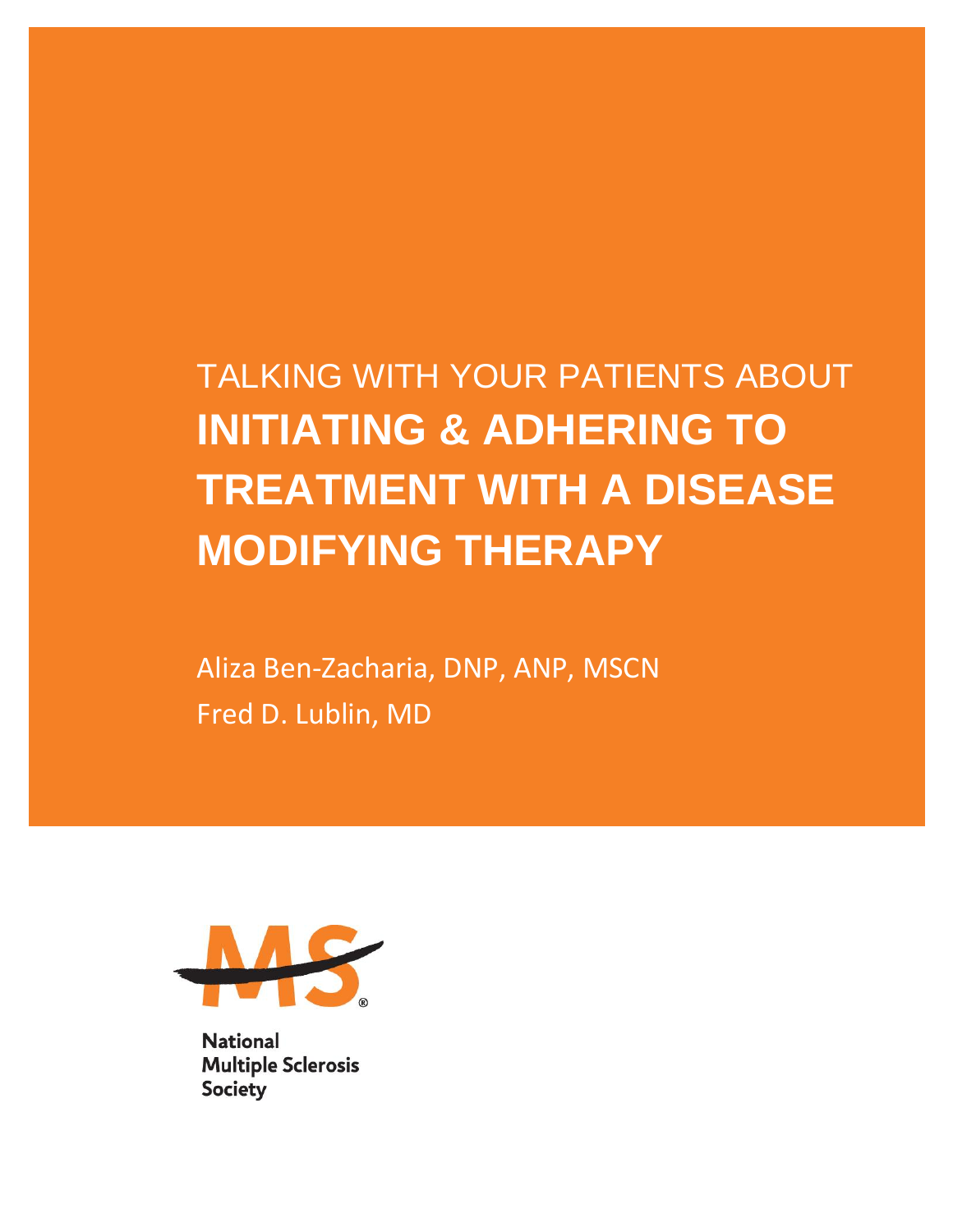# **The National MS Society's Professional Resource Center provides:**

- Easy access to comprehensive information about MS management in a variety of formats;
- Dynamic, engaging tools and resources for clinicians and their patients;
- Clinical information to support high quality care; and
- Literature search services to support high quality clinical care.

# **FOR FURTHER INFORMATION:**

# **VISIT OUR WEBSITE:**

[nationalMSsociety.org/PRC](http://www.nationalmssociety.org/prc)

To receive periodic research and clinical updates and/or e-news for healthcare professionals,

# **EMAIL:**

[healthprof\\_info@nmss.org](mailto:healthprof_info@nmss.org)

© 2018 National Multiple Sclerosis Society. All rights reserved.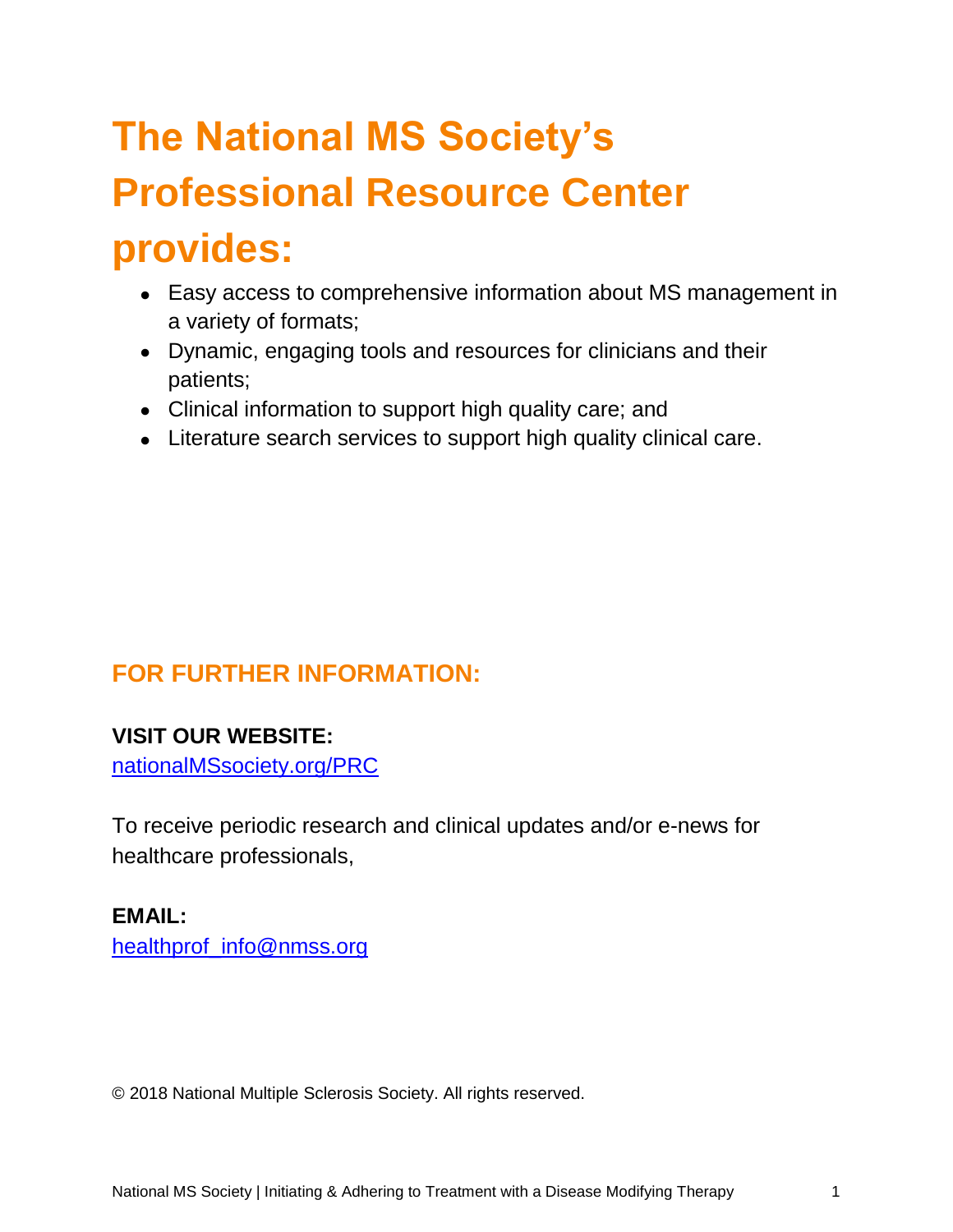# **Table of Contents**

| HOW CAN SHARED DECISION-MAKING BE USED MOST EFFECTIVELY IN THESE            |
|-----------------------------------------------------------------------------|
| WHAT ARE THE MOST IMPORTANT POINTS TO DISCUSS WHEN INITIATING A DMT?  6     |
| HOW AND WHEN SHOULD THE INFORMATION ABOUT THE DMTS BE SHARED WITH FAMILY    |
| WHAT IS THE BEST FORMAT FOR PROVIDING INFORMATION ABOUT THE DMTS TO MY      |
| WHAT KINDS OF EMOTIONAL RESPONSES MIGHT I EXPECT FROM MY PATIENTS?7         |
|                                                                             |
| HOW OFTEN SHOULD I SEE MY PATIENTS ONCE THEY HAVE INITIATED A DMT? 9        |
| WHAT ARE THE IMPORTANT ISSUES TO ADDRESS RELATED TO SIDE EFFECT MANAGEMENT? |
| WHAT IS THE MOST IMPORTANT INFORMATION TO CONVEY REGARDING INJECTABLE DMTS? |
| WHAT IS THE MOST IMPORTANT INFORMATION TO CONVEY REGARDING ORAL DMTS? 10    |
| WHAT IS THE MOST IMPORTANT INFORMATION TO CONVEY REGARDING INTRAVENOUS      |
|                                                                             |
|                                                                             |
|                                                                             |
|                                                                             |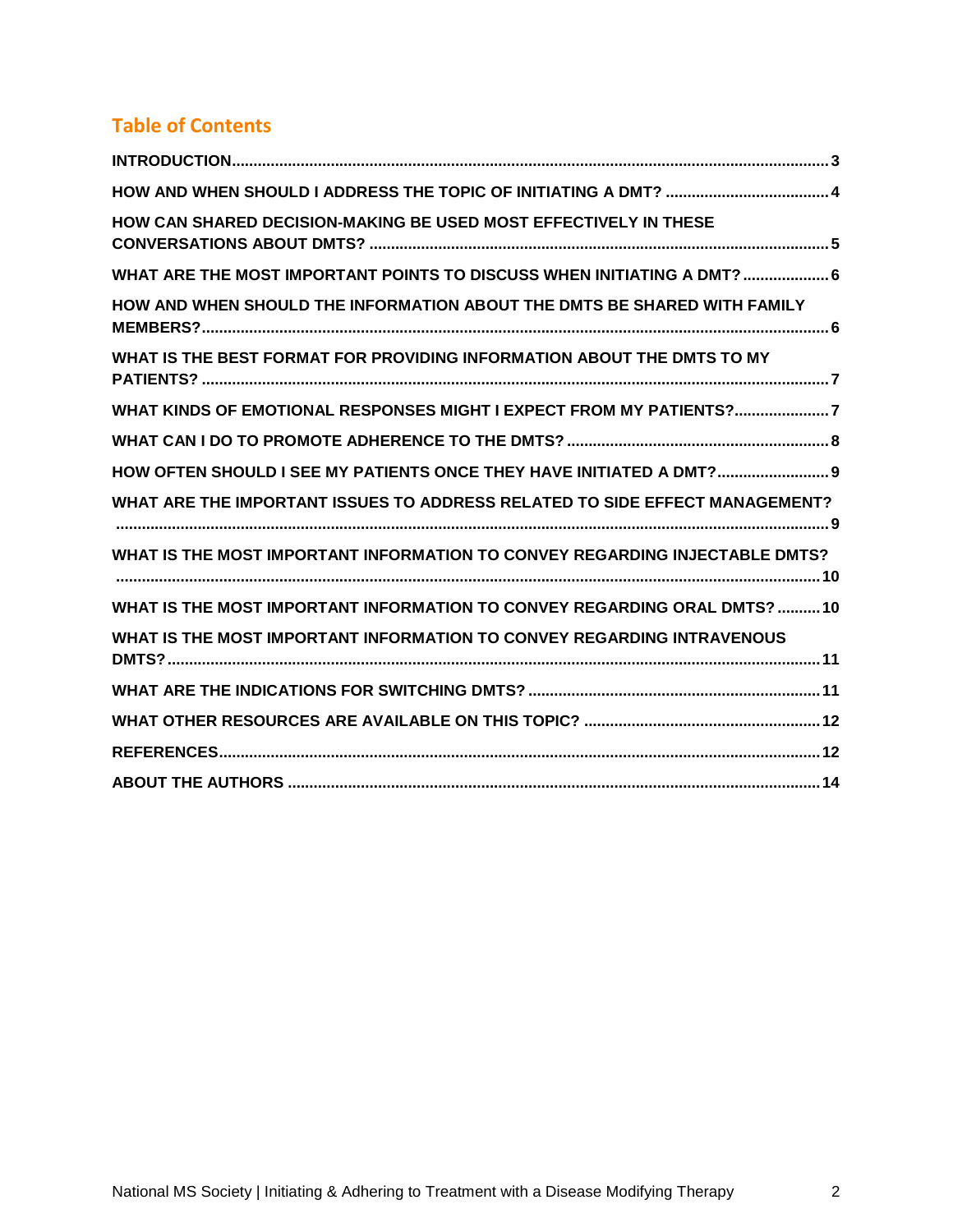## <span id="page-3-0"></span>**Introduction**

Use this resource to help to facilitate conversations with your patients about starting and adhering to treatment with a disease modifying therapy (DMT). Discussions about initiating a DMT, switching DMTs, and adherence to treatment will occur over many years and will present several challenges. Your patients may be reluctant to discuss initiating a DMT at the time of diagnosis – when they don't feel "sick enough" – despite evidence that these medications are most effective early in the disease course. It may also be difficult for people to accept that significant, irreversible damage can occur very early in the disease, even before they are experiencing any major symptoms (figure 1). Each of the DMTs has potential side effects and risks that may raise anxiety in some people. Since these medications do not immediately alter the disease course or symptoms, and the potential benefit is uncertain for any given individual, encouraging adherence to the treatment regimen may also prove difficult.

The following recommended strategies for discussing DMT initiation and adherence with your patients may help to foster realistic expectations, active participation, and hope. (figure 2)



#### **Figure 1. The Topographical Model of MS**

Figure 1. The topographical model of multiple sclerosis, clinical (A) and subclinical (B) views

(A) Clinical view: water is opaque, only above-threshold peaks are visible. (a) Above-threshold topographical peaks depict relapses and quantified Expanded Disability Status Scale/functional system disability measures. Each peak yields localizable clinical findings; the topographical distribution defines the clinical picture for an individual patient. (b) Water level at outset reflects baseline functional capacity and may be estimated by baseline brain volume. (c) Water level decline reflects loss of functional reserve and may be estimated by metrics of annualized brain atrophy.

(B) Subclinical view: water is translucent, both clinical signs and subthreshold lesions are visible. (d) Subthreshold topographical peaks depict T2 lesion number and volume. (e) The tallest peaks (i.e., the most destructive) in the cerebral hemispheres are shown capped in black as T1 black holes. (Krieger S et al. Neurol Neuroimmunol Neuroinflamm 2016;3: e279).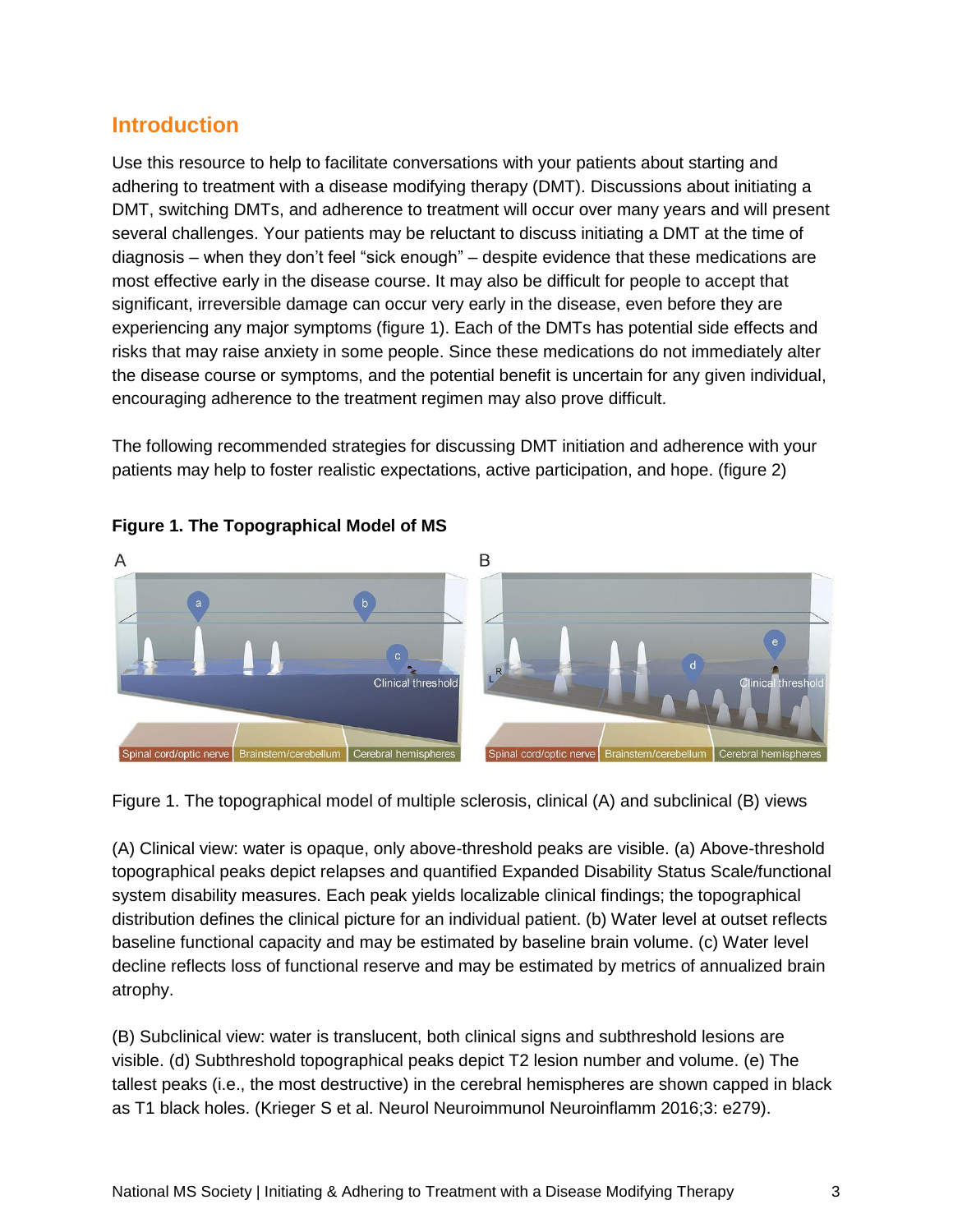#### **Figure 2. The clinical and subclinical features of MS**



# <span id="page-4-0"></span>**How and when should I address the topic of initiating a DMT?**

- Engage in a discussion about the available treatments for multiple sclerosis as soon as a diagnosis of multiple sclerosis has been made, or when you have determined that a patient with clinically isolated syndrome (CIS) may be a suitable candidate for treatment. Know that this is a very difficult time and multiple conversations may be needed to ensure adequate understanding of information.
- Ask your patient what she or he understands about MS and MS treatments. Provide information about the disease and the overall goals of treatment.
- Discuss the available DMTs and explain the purpose and benefits of early treatment. Ask your patient about her or his goals for treating MS.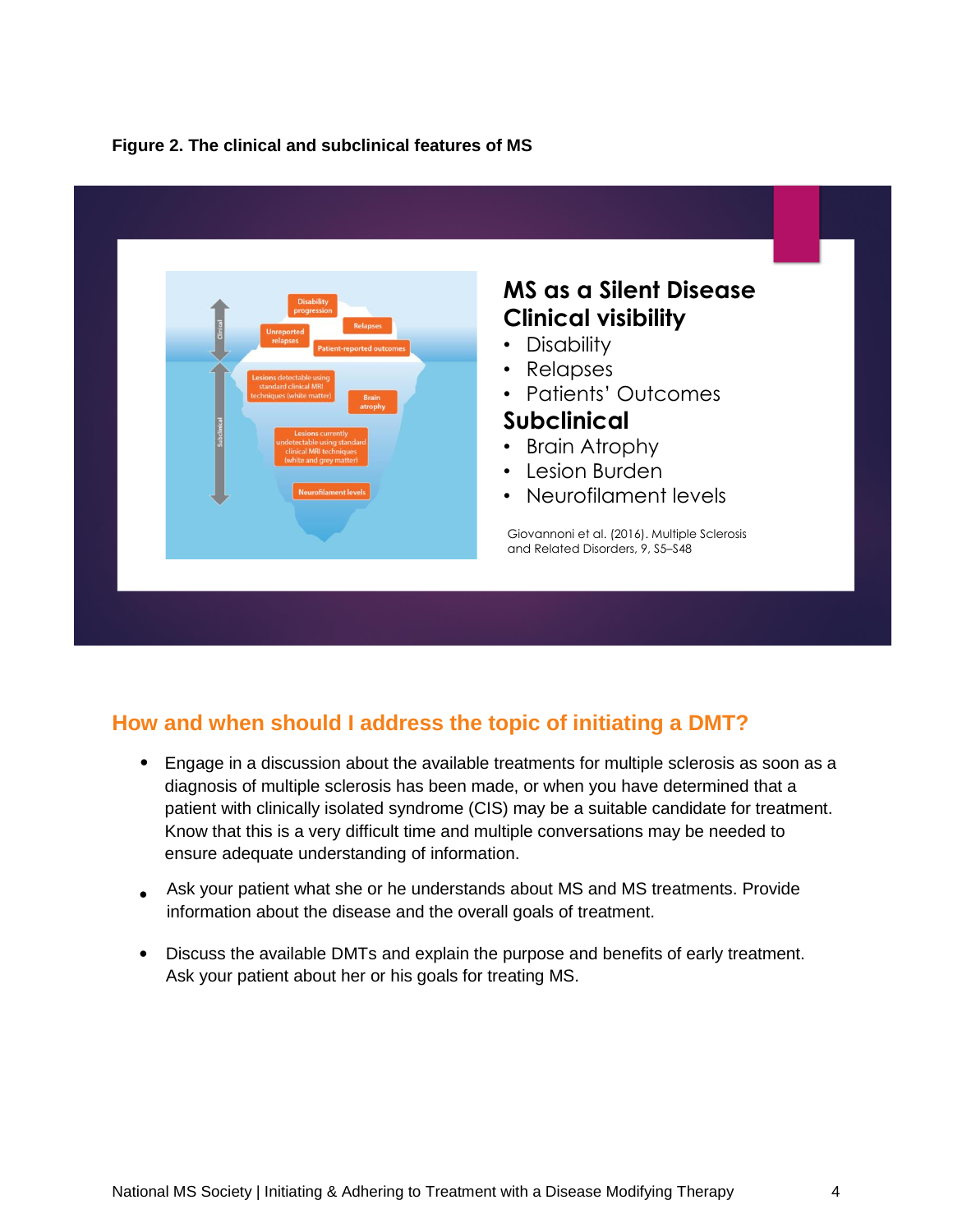- Discuss the side effects and risks of the DMTs as well as the risk of MS worsening and progression. Discuss risk in general to understand your patient's risk tolerance.
- Explain that:
	- $\circ$  These medications are indicated for relapsing forms of the disease, including secondary progressive MS (SPMS) in which there is evidence of inflammation.
	- $\circ$  One DMT that demonstrated modest efficacy in reducing the risk of progression in pivotal trials is approved for primary progressive MS (PPMS).
- Explain what the DMTs can and cannot do. People are more likely to adhere to treatment when their expectations of treatment are realistic. Describing the experience of other patients who have successfully initiated and managed DMTs may be helpful in relieving a person's anxiety
	- $\circ$  If possible, offer your patients an opportunity to speak with other patients who have initiated a DMT and have been on a DMT for some time.
- Note the availability of manual and electronic devices that assist with the injectable medications for those who may be concerned about self-injecting or have injection anxiety.
- At the same that that you are discussing the importance of disease-modifying therapy with your patients, assure them that will also be working with them to manage their symptoms and promote their overall wellness.
- Discuss family planning with patients in that stage of life since their plans for pregnancy will influence your treatment recommendations.

# <span id="page-5-0"></span>**How can shared decision-making be used most effectively in these conversation about DMTs?**

- Evidence indicates that a shared decision-making process is optimal for conversation about treatment initiation or persistence with a treatment plan.
- Shared decision making requires the individual to have adequate knowledge and information to be an active participant in the decision-making process. In addition, it is important for the provider to understand and respect the individual's needs, values and goals.
- <span id="page-5-1"></span>• Some patients may choose not to start a DMT initially or may be reluctant to change to a more aggressive treatment when their disease is not being adequately controlled. While these choices may not be the provider's preference, an informed patient decision needs to be respected. Treatment discussions can and should be revisited in subsequent visits.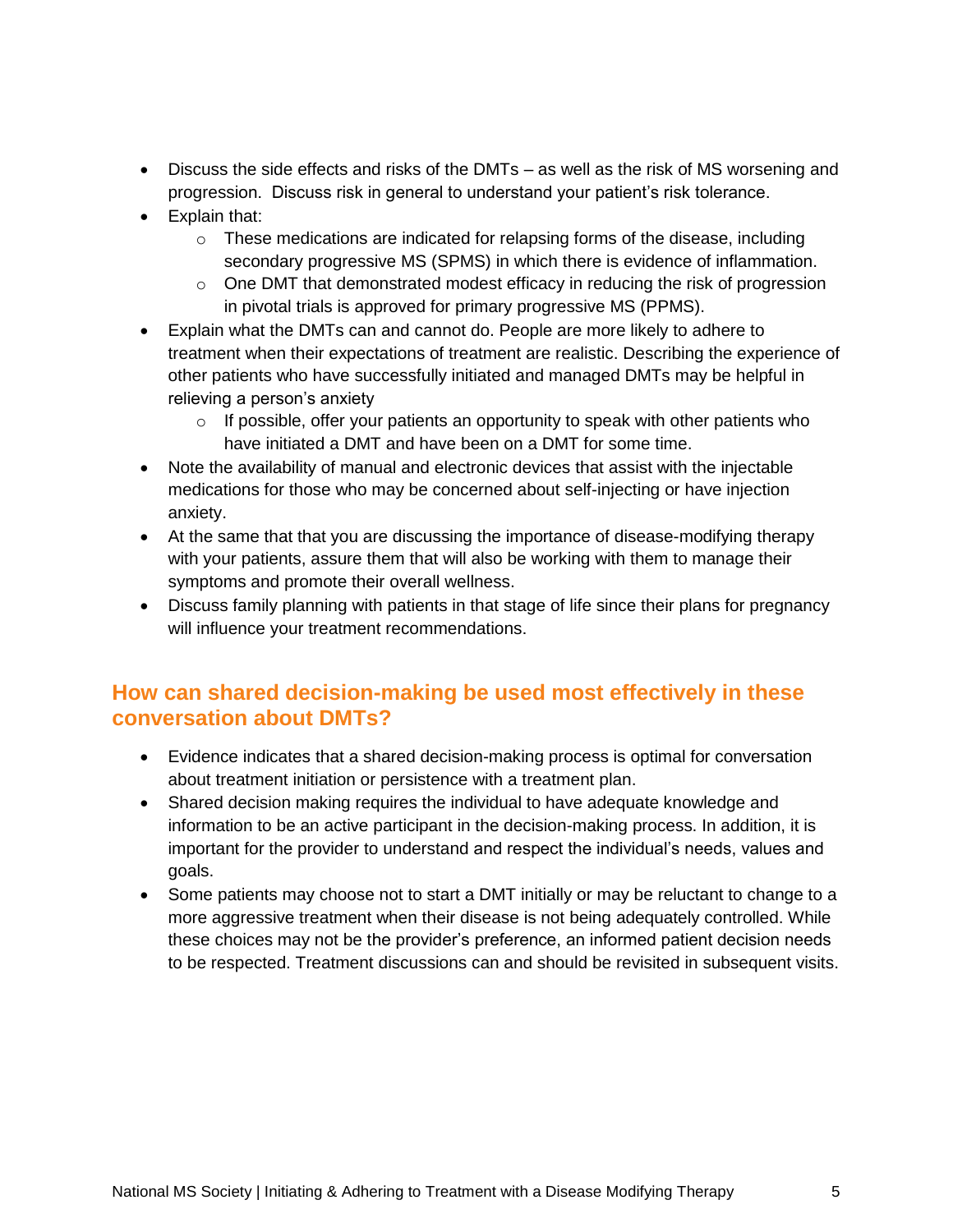# **What are the most important points to discuss when initiating a DMT?**

- Early and consistent treatment with a DMT is the best way to reduce relapses, delay disability and limit new areas of MS damage in the central nervous system.
- Safety monitoring and regular follow-up with you are essential for successful and optimal MS management.
- You will work together with your patient to identify which of the available options might be most appropriate.
- Most patients generally tolerate the medications well, with some side effects that can usually be managed effectively.
- Adherence to the treatment plan can be challenging but is an essential investment in their future.
- Although there is no specific way to measure the effectiveness of a DMT, an individual's response to a therapy as indicated by relapses, new symptoms or lesions on MRI will help to assess overall disease state and response to therapy.
- The DMTs differ in mechanism of action and in side effect profile. Tolerance of the DMTs and their impact on the disease are variable among patients. It is important for people to know that the need to switch from one therapy to another is not a treatment "failure," but rather a suboptimal response due to lack of efficacy or tolerability. If a treatment change is needed, a decision will be made through shared decision-making.
- Learning to self-inject can contribute to feelings of control and independence. Those who do not have the dexterity to do so can maintain an active role in other ways—e.g., by learning the proper procedures and assisting the person who gives the injection, or by initiating treatment with an oral DMT or an infusion.

# <span id="page-6-0"></span>**How and when should the information about the DMTs be shared with family members?**

- While it is preferable to engage family members from the outset, patients should decide when and with whom the information about the DMTs should be shared.
- In cases where the patient is a minor, severely cognitively or physically impaired, has a significant mood disorder and/or is unable to self-inject, family participation in the decision and the administration of the DMT is necessary.
- Patients often find that having a family member or friend with them during the
- discussion is helpful—both for remembering the facts presented and for making an informed decision.
- Encourage a patient who is initiating an injectable therapy to bring a family member to the initial injection training session.
- You or your staff must be available. Assure patients that they can call their MS team (or in some cases use an EMR patient portal) with any questions about the DMTs or their disease. And with a patient's permission, a family member can call with questions as well. When family members are needed to communicate with the healthcare provider, it is important to explain the need for a single point person.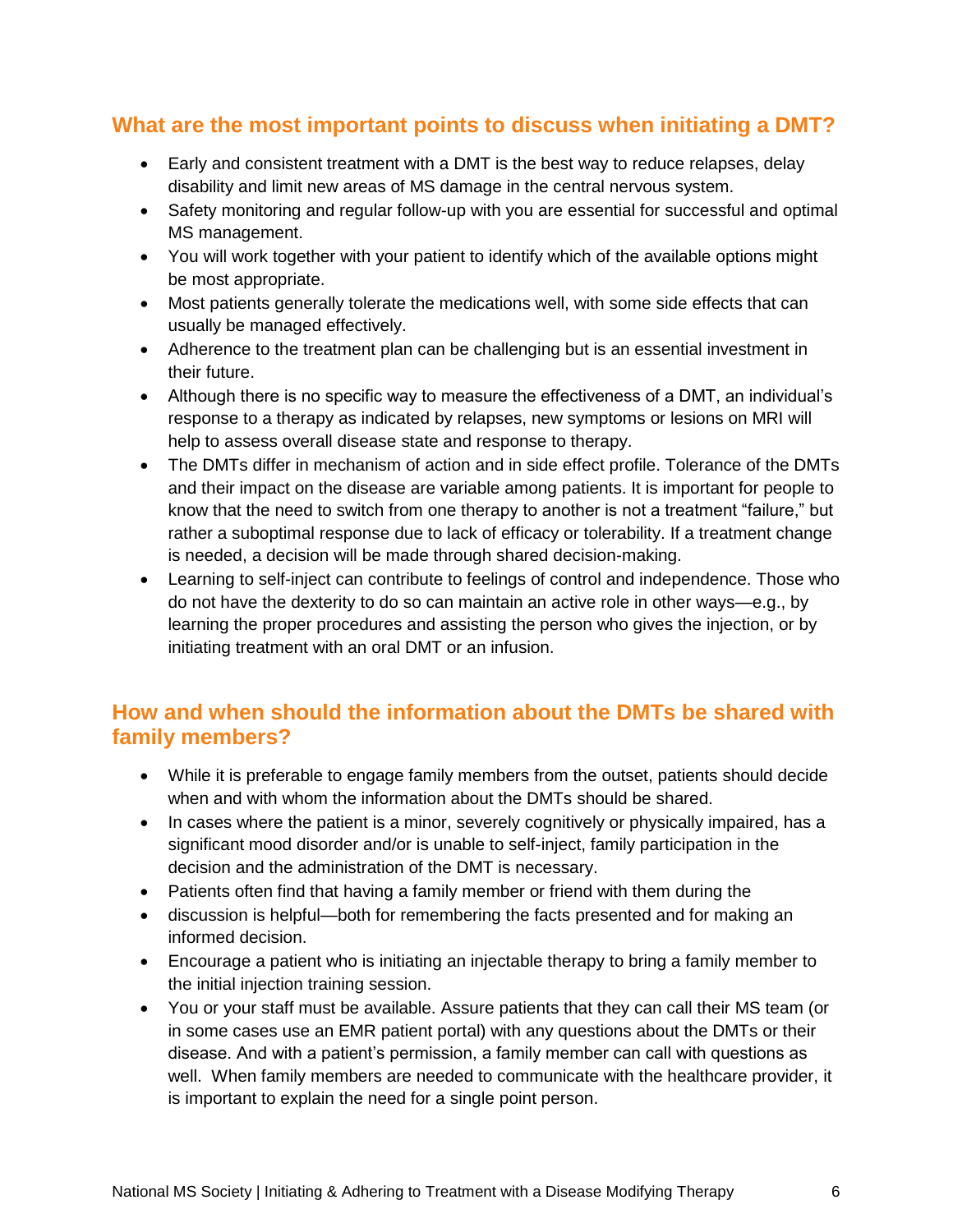# <span id="page-7-0"></span>**What is the best format for providing information about the DMTs to my patients?**

- Patients benefit from face-to-face time with their MS clinician (doctor, nurse or nurse practitioner, physician's assistant or other MS professionals). Do not initiate discussion of DMTs over the telephone (although patients should be encouraged to discuss ongoing issues on the phone between office visits). You may choose to offer patients an educational follow-up visit just to discuss the DMTs, including any questions or concerns they may have.
- Evaluate patients' readiness for getting information and education about the DMTs and MS; some patients may take more time than others to decide about starting treatment.
- Where circumstances allow, patients benefit from meeting with a social worker, psychologist or counselor upon initial discussion of the DMTs or during the initiation of the DMT. This kind of contact allows more time for addressing questions and concerns.
- Refer patients who are having significant anxiety about using the DMT to a social worker, psychologist or other support person or group to facilitate adjustment to the disease and the treatment. The Self-Injection Anxiety Counseling protocol (SIAC), available at nationalMSsociety.org/siac, is a useful tool for patients to use with an experienced nurse or counselor.
- Emphasize [to patients that not all MS-related r](http://www.nationalmssociety.org/siac)esources and websites contain accurate and reliable information. In general, the most fair-balanced and evidence-based web resources are provided by academic (.edu) or advocacy (.org) organizations.
- Each of the pharmaceutical companies offers a telephone help line staffed by nurses, web-based information, reimbursement assistance and written materials about its product(s) (see Additional Resources).
- The National MS Society's website (nationalMSsociety.org) offers accurate, up-to-date information about treatment, including booklets and online programs that can enhance understanding and provide support.
- The Use of Disease-Modifying Therapies in Multiple Sclerosis a consensus paper from [the Multiple Sclerosis Coalition --](http://www.nationalmssociety.org/getmedia/5ca284d3-fc7c-4ba5-b005-ab537d495c3c/DMT_Consensus_MS_Coalition_color) provides accurate and peer-reviewed data about the DMTs. A [lay summary](http://www.nationalmssociety.org/getmedia/1e64b96c-9e55-400e-9a64-0cdf5e2d60fe/summaryDMTpaper_-final) of the paper is also available.

# <span id="page-7-1"></span>**What kinds of emotional responses might I expect from my patients?**

• The DMTs are generally introduced close to the time of diagnosis when the patient and family are grappling with the sudden change in their lives. Introducing the prospect of lifelong treatment is likely to be overwhelming for many patients and family members.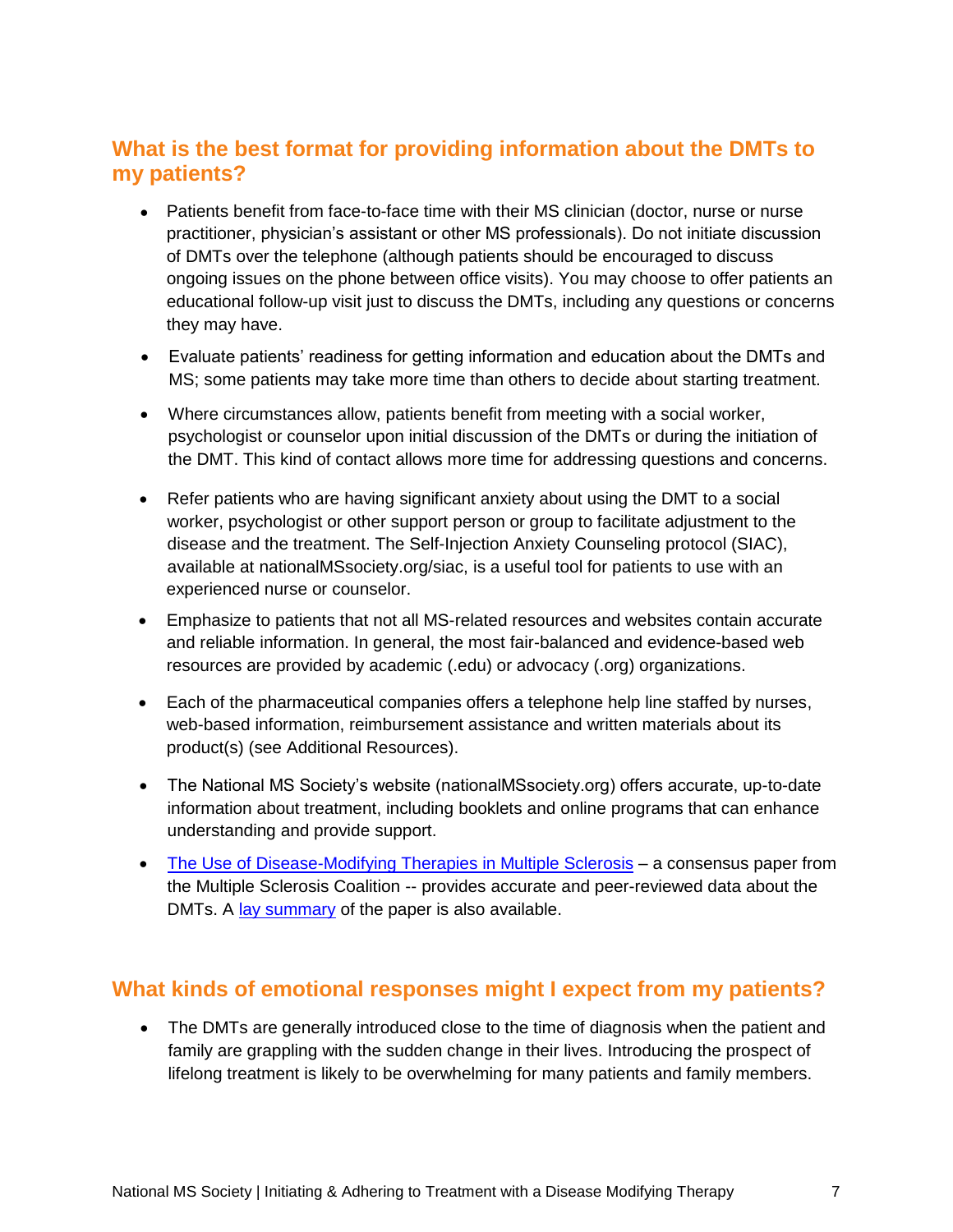- Patients may express a wide range of feelings in reaction to the discussion about the DMTs, upon initiation, and over time while on the medication. Common emotional reactions include:
	- o Anger about the disease and the need for ongoing treatment
	- $\circ$  Belief that there has been a mis-diagnosis and therefore treatment is not needed
	- $\circ$  Belief that the course of the MS will be benign and therefore a DMT is not needed
	- o Anxiety about choosing the "right" DMT
	- o Doubt that they will be able to self-inject or adhere to a treatment regimen or oral or infused medication
	- o Fear of needles and concern about injection-site reactions
	- o Anxiety about potential side effects and long-term risks, including infections, progressive multifocal leukoencephalopathy (PML), malignancies, liver damage, cardiac issues
	- o Apprehension and doubt about the effectiveness of the treatment and the impact of the DMT on their quality of life
	- o Guilt about the burden of the disease on family members and the need to rely on others for assistance
- Common practical concerns include:
	- o Assessing the risks associated with stopping the medication during pregnancy (and breastfeeding if the woman chooses to do so)
	- o Managing the cost of therapy and coverage by insurance
- Refer patients and families with significant adjustment problems for supportive counseling and suggest participation in support groups directed by MS Centers or the National MS Society.

# <span id="page-8-0"></span>**What can I do to promote adherence to the DMTs?**

- Respect the patient's values and goals.
- Listen to patients' comments/problems related to the DMTs and encourage them to call with any questions or concerns.
- Manage side effects aggressively.
- Recognize the factors that promote adherence among patients with relapsing and progressive forms of MS, including: hope, self-efficacy, and perceived support from their doctor, other clinicians and family members.
- Reinforce and actively participate in shared decision-making.
- Explain the efficacy and safety data of the DMTs and the importance of adherence.
- Suggest ways to incorporate the DMT into their routine.
- Assist with management of the high cost of the DMTs by referring patients to the available co-pay assistance programs, a social worker, if available, and the National MS Society for help with insurance-related questions or concerns.
- Involve family members with patient's permission.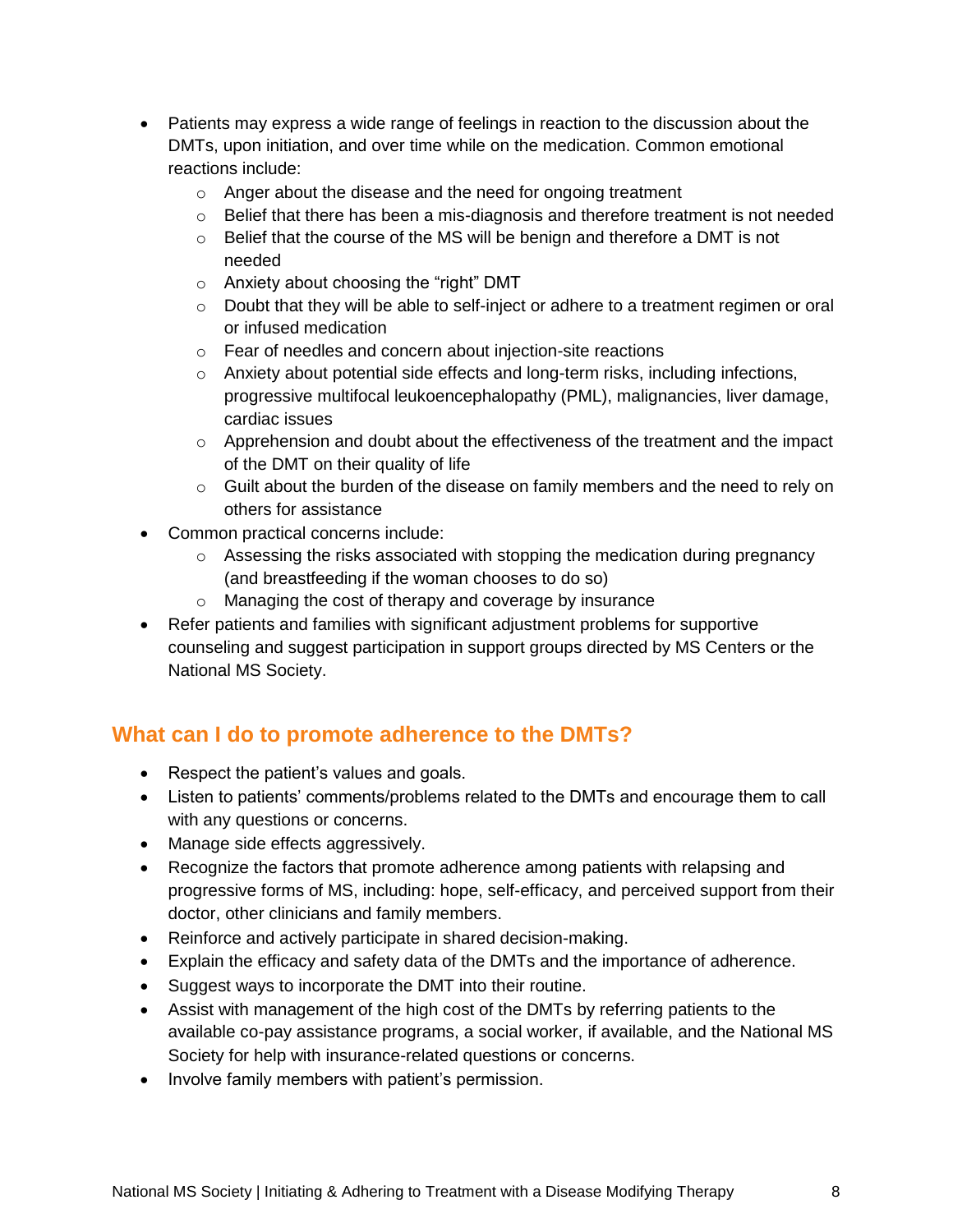- Recommend an alternate treatment option if the patient is unable to tolerate a specific medication.
- Employ a hopeful approach when discussing future therapy options and ongoing research.
- Congratulate patients and their partners for being adherent to the DMT and monitoring requirements.

## <span id="page-9-0"></span>**How often should I see my patients once they have initiated a DMT?**

- Patients should be seen relatively soon after starting a DMT, and while a standard does not exist, many providers reevaluate their patients within 1-2 months of treatment initiation.
- Stable patients who are comfortable with their medication and tolerating it well are typically seen every 3–6 months.
- Monitoring includes the patient's response to treatment, including symptom changes reported to you, clinical findings on the neurologic exam and radiological activity detected on MRI. Discuss and explain any MRI changes that occur, their clinical and future implications, and their relevance for the ongoing treatment decisions you and the patient will be making together.

## <span id="page-9-1"></span>**What are the important issues to address related to side effect management?**

- With the frequently administered interferons and dimethyl fumarate (Tecfidera), the dose will initially be titrated to reduce the severity of any side effects.
- It is important to take the medication as prescribed.
- Safety monitoring is as important as taking the DMT regularly and must be adhered to so that serious side effects and risks can be minimized.
- Side effects can usually be managed effectively with strategies that are used consistently – for example, taking a medication with meals, pre-medicating prior to taking an interferon medication, rotating injection sites.
- Support programs are offered by the pharmaceutical companies that manufacture the medications.
- Self-help groups, available from the National MS Society, offer opportunities to share strategies with others taking a DMT.
- <span id="page-9-2"></span>• Switching to another medication is an option if strategies to manage the side effects have not been successful or the medication has not provided adequate control of the disease.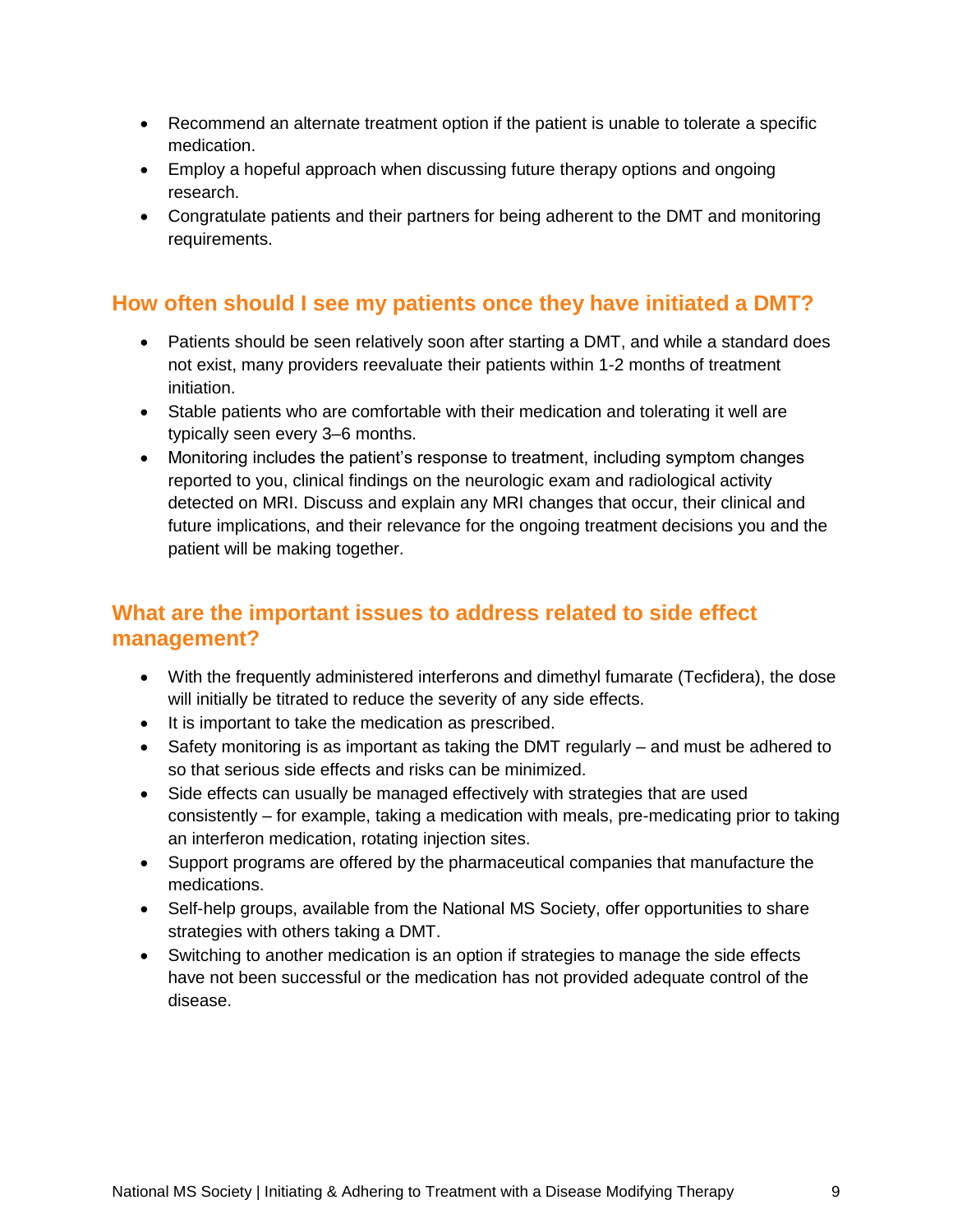# **What is the most important information to convey regarding injectable DMTs?**

- Mode of action, efficacy and the long-term safety of the available injectable DMTs
- The need for follow-up visits and follow-up MRIs
- Use of birth control while on these medications, which are not approved for use during pregnancy or breastfeeding
- Use of correct self-injection procedures and a clean technique
- Adherence to the injection schedule and rotating injection sites
- Realistic expectations
- Availability of:
	- o Manual auto-injectors or electronic devices to ease the self-injection procedure.
	- $\circ$  Injection reminder options (e.g., use of an app or other tools from the pharmaceutical companies)
	- o Resources from the pharmaceutical companies (e.g., information, support, home visit(s) by a nurse for injection training)
	- o Strategies to address needle phobia
- Potential for injection fatigue. Encourage patients to tell you if they are feeling that they cannot continue with the injections so that you can discuss strategies to improve motivation or identify a different treatment option.
- With glatiramer acetate:
	- o No need for follow-up lab tests
	- o Description of the post-injection reaction that can occur
- With interferon medications:
	- $\circ$  Importance of baseline and follow-up lab tests (CBC and hepatic function)

# <span id="page-10-0"></span>**What is the most important information to convey regarding oral DMTs?**

- Mode of action, efficacy and the long-term safety of the available oral DMTs
- The need for baseline and follow-up imaging to assess for sub-clinical activity
	- $\circ$  Explain retention of gadolinium and the unknown risk of toxicity (see CMSC MRI guidelines)
- Baseline tests such as a skin exam, baseline lab tests including:
	- o CBC w/ diff (all oral therapies)
	- o Hepatic enzymes (all oral therapies)
	- o TB test (teriflunomide)
	- o VZV IgG (fingolimod)
	- o EKG (fingolimod)
	- o Vision exam to assess for macular edema (fingolimod)
- Ongoing monitoring, including follow-up visits, a neurological examination at regular intervals, blood tests and magnetic resonance imaging (MRI) to monitor disease stability versus progression and identify any potential complications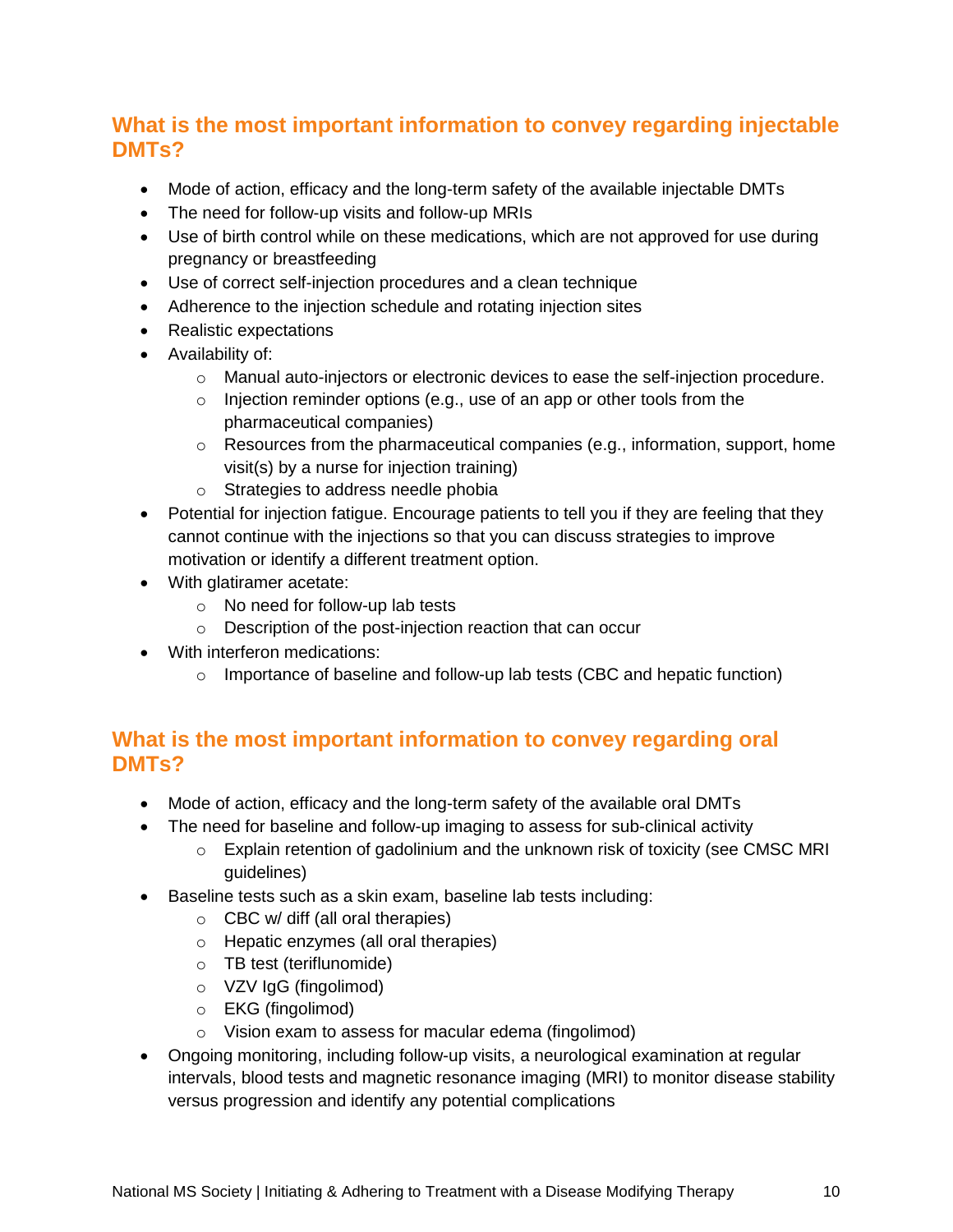- Taking the DMTs as prescribed and reporting missed doses
- Using birth control while on these medications, which are not approved for use during pregnancy or breastfeeding
- Reporting any change in neurological function that lasts >24 hours
- Reporting any infections
- Maintaining realistic expectations
- Recognizing the potential for serious infections (e.g., herpetic infections, progressive multifocal leukoencephalopathy (PML), and malignancies

## <span id="page-11-0"></span>**What is the most important information to convey regarding intravenous DMTs?**

- Mode of action, efficacy and long-term safety of the available infusion therapies
- Importance of:
	- $\circ$  Use of birth control while on these medications, none of which are approved during pregnancy or breastfeeding
	- o Thorough work-up before initiating therapy
	- o Assess JC virus antibody status every 3-6 months for patients taking natalizumab and discuss risk of PML if testing is positive
	- $\circ$  Regular follow-up and repeat blood work (CBC with diff (including ALC), hepatic
	- o Repeat MRI at regular intervals to assess for sub-clinical activity
	- o Reporting any side effects Report any change in neurological symptoms or function that lasts > 24 hours
	- o Realistic expectations
- Potential for serious infusion reactions and/or serious complications (e.g., infection, autoimmune conditions, malignancies)

# <span id="page-11-1"></span>**What are the indications for switching DMTs?**

- Intolerable side effects
- Contraindications hypersensitivities, other medications, JC+ antibody status, severe hepatic impairment, life-threatening infusion reactions, etc.
- Inability to adhere to treatment despite reasonable effort
- Breakthrough disease
	- o Relapses
	- o Progression
	- o New MRI activity (new or enhancing lesions)
	- o Consideration of cognitive function when assessing response to therapy
- Positive JC virus antibody status for patients on natalizumab particularly high index and in those patients on treatment for > 2 years. And particularly if previous use of chemotherapy
- Change in lab tests for example, persistent lymphopenia and/or transaminitis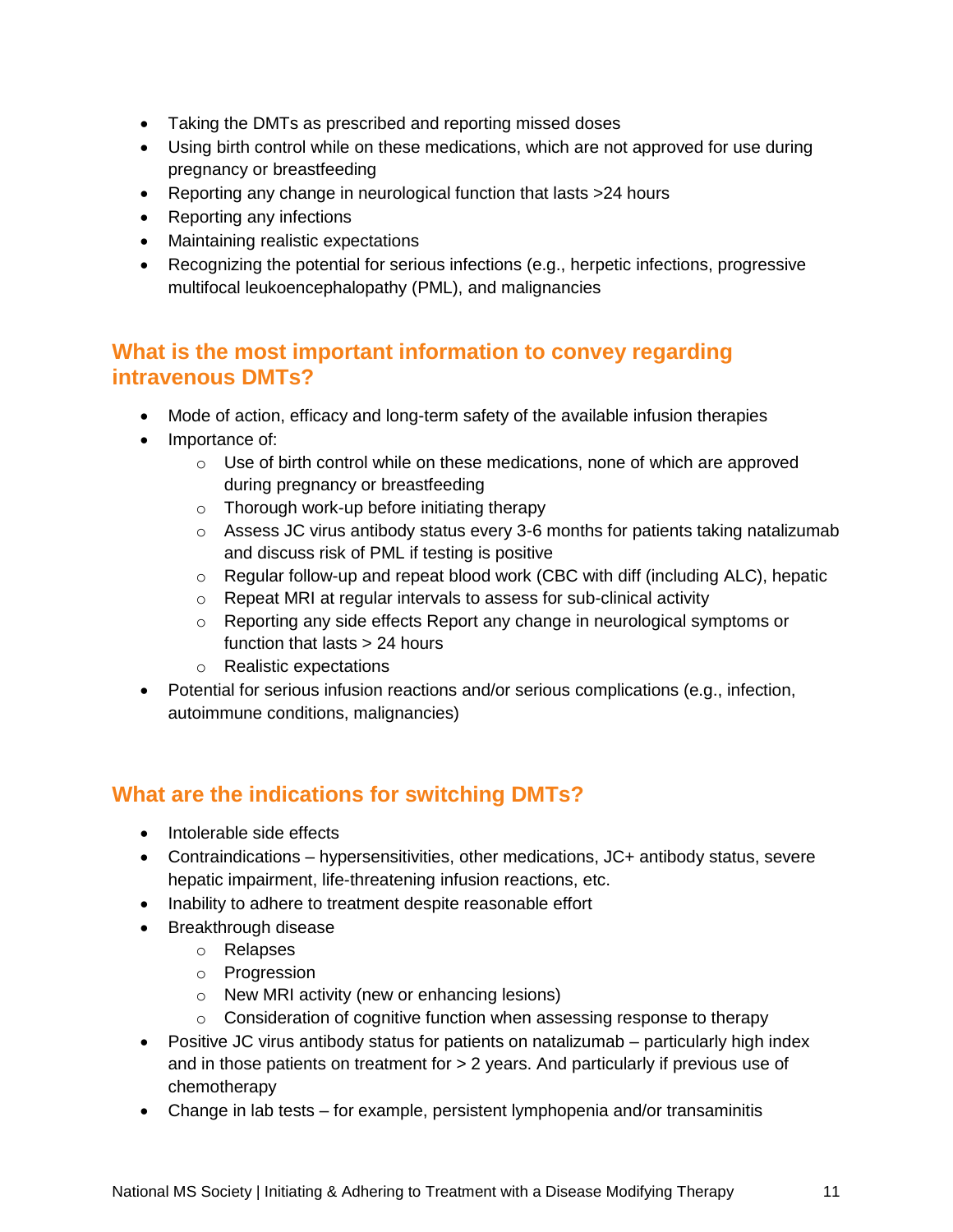# <span id="page-12-0"></span>**What other resources are available on this topic?**

- MS Navigators (1-800-344-4867; [ContactUsNMSS.org\)](mailto:ContactUsNMSS.org) provide information, referrals to healthcare providers in the community, emotional support
	- o Educational programs and self-help groups
	- o Print materials on a range of topics, available free of charge and also on the National MS Society's website [\(nationalMSSociety.org/Brochures\)](http://www.nationalmssociety.org/Brochures)
- Pharmaceutical Company Support Programs
	- o Aubagio: MS One to One: [MSOnetoOne.com](http://www.msonetoone.com/) or 1-855-676-6326
	- o Avonex: Above MS: [abovems.com](http://www.abovems.com/) or 1-800-456-2255
	- o Betaseron: Betaseron Patient Assistance Program: [betaseron.com/betaplus/affordability](http://www.betaseron.com/betaplus/affordability%20or%201-800-788-1467) or 1-800-788-1467
	- o Copaxone: Shared Solutions: 1-800-887-8100 or [sharedsolutions.com](http://www.sharedsolutions.com/)
	- o Extavia: Extavia Go Program: [extavia.com](http://www.extavia.com/) or 1-866-925-2333
	- o Gilenya: Gilenya Go Program: [gilenya.com/c/ms-pill/go-program](http://www.gilenya.com/c/ms-pill/go-program%20or%201-800-445-3692) or 1-800-445-[3692](http://www.gilenya.com/c/ms-pill/go-program%20or%201-800-445-3692)
	- o Glatopa: glatopa.com/glatopa care/financial support.shtml
	- o Lemtrada: MS One to One; [msonetoone.com](http://www.msonetoone.com/) or 1-855-676-6326
	- o Novantrone: none available at this time
	- o Ocrevus: Genentech Access Solutions: [genentech-access.com](http://www.genentech-access.com/) or 1-844-627-3887 or 1-866-422-2377
	- o Plegridy: Above MS: [abovems.com](http://www.abovems.com/) or 1-800-456-2255
	- o Rebif: MS Lifelines: [mslifelines.com](http://www.mslifelines.com/) or 1-877-447-3243
	- o Tecfidera: Above MS [abovems.com](http://www.abovems.com/) or 1-800-456-2255
	- o Tysabri: Above MS abovems.com or 1-800-456-2255
	- o Zinbryta: Above MS: [abovems.com](http://www.abovems.com/) or 1-800-456-2255
- Clinical Trials listing: National Institutes of Health ClinicalTrials.gov

#### **Recommended Reading**

[The Use of Disease-Modifying Therapies in Multiple Sclerosis: Principles and Current Evidence.](http://www.nationalmssociety.org/getmedia/5ca284d3-fc7c-4ba5-b005-ab537d495c3c/DMT_Consensus_MS_Coalition_color) (2017). A consensus paper by the Multiple Sclerosis Coalition. [Patient summary](http://www.nationalmssociety.org/getmedia/5ca284d3-fc7c-4ba5-b005-ab537d495c3c/DMT_Consensus_MS_Coalition_color) also available.

#### <span id="page-12-1"></span>**References**

Bonafede, M. M., Johnson, B. H., Wenten, M., & Watson, C. (2013). Treatment patterns in disease-modifying therapy for patients with multiple sclerosis in the United States. Clin Therapies, 35(10): 1501-12. doi: 10.1016/j.clinthera.2013.07.330.

Cox D, Stone J. (2006). Managing self- injection difficulties in patients with relapsing-remitting multiple sclerosis. *J Neurosci Nurs* Jun; 38(3): 167–171.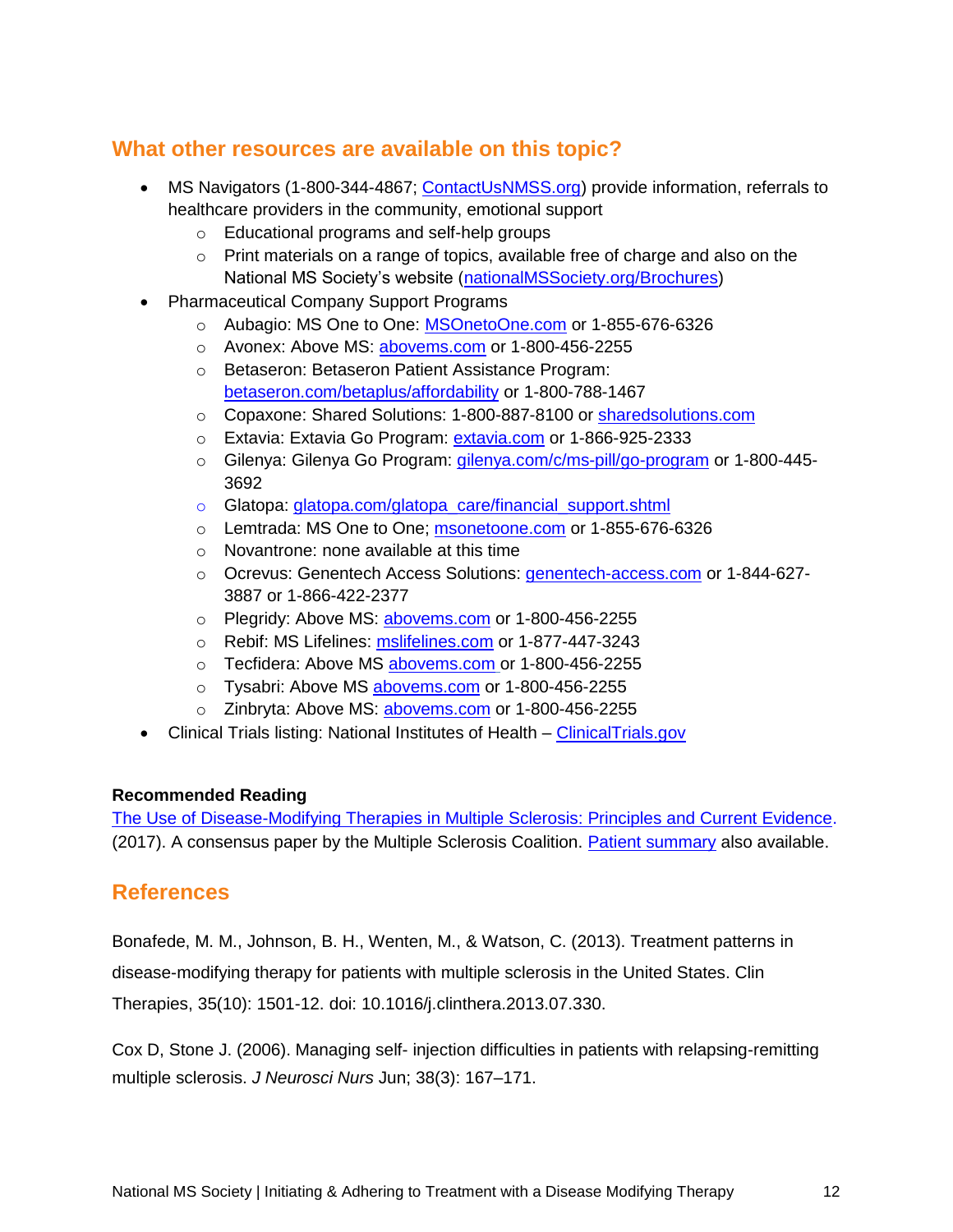Fraser C, Morgante L, Hadjimichael O, Vollmer T. (2004). A prospective study of adherence to glatiramer acetate in individuals with multiple sclerosis. *J Neurosci Nurs* June; 36(3): 120–129.

Gajofatto, A., & Benedetti, M. D. (2015). Treatment strategies for multiple sclerosis: When to start, when to change, when to stop? *World J Clin Cases*. 3(7): 545-555.

Higuera, L., Carlin. C. S., & Anderson, S. (2016). Adherence to Disease-Modifying Therapies for Multiple Sclerosis. *J Manag Care Spec Pharm*, 22(12):1394-1401.

Holland N. (2004). *Improving Adherence to Therapy with Immunomodulating Agents*. Clinical Bulletin for Health Professionals, National MS Society.

Hutchinson M. (2005). Treatment adherence: What is the best that can be achieved? *International MS J Nov*; 12(3): 73.

Menzin, J., Caon, C., Nichols, C., White, L.A., Friedman, M., & Pill, M.W. (2013). Narrative review of the literature on adherence to disease-modifying therapies among patients with multiple sclerosis. *J Managed Care Pharm*, 19(1 Suppl A): S24-40.

Remington, G., Rodriguez, Y., Logan, D., Williamson, C., & Treadaway, K. (2013). Facilitating Medication Adherence in Patients with Multiple Sclerosis. *International J MS Care*, 15(1): 36-45. Doi: 10.7224/1537-2073.2011-038.

<span id="page-13-0"></span>Rio J, Porcel J, Tellez N, et al. (2005). Factors related with treatment adherence to interferon beta and glatiramer acetate therapy in multiple sclerosis. *Multiple Sclerosis Jun*; 11(3): 306– 309.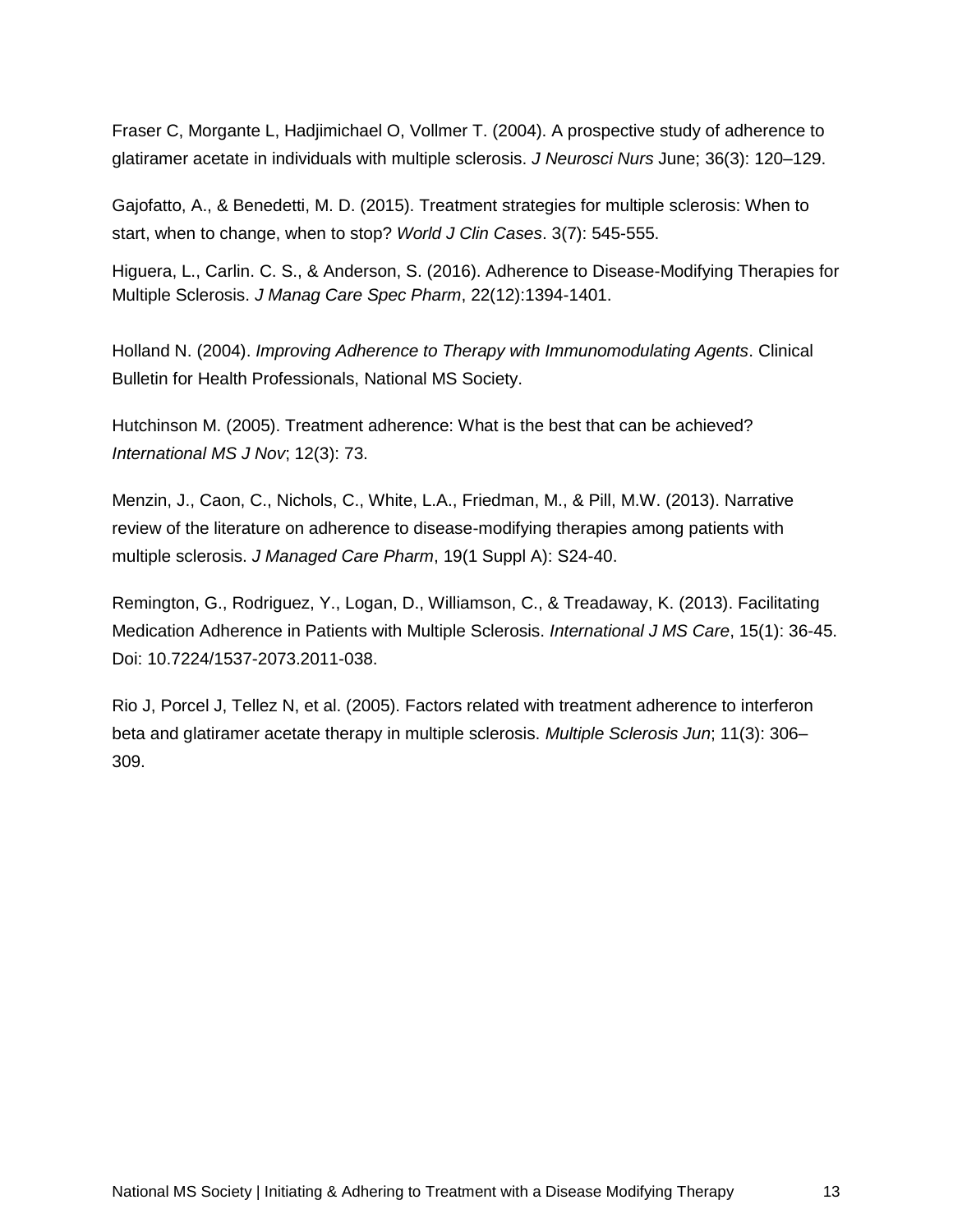# **About the authors**

**Aliza Ben-Zacharia, DNP, ANP-BC**, a nurse practitioner at the Corinne Goldsmith Dickinson Center for Multiple Sclerosis at the Icahn School of Medicine at Mount Sinai, performs specialized work focused on MS and rehabilitation. Dr. Ben-Zacharia is board-certified in adult primary care by the Academy of Nurse Practitioners and in acute care by the American Nurses Credentialing Center. She earned her BSN degree from the Hebrew University in Jerusalem, Israel, her MSN from Hunter College Bellevue School of Nursing, and her NP certificate from Columbia University. She earned a master degree in nutrition from Columbia university and a doctorate degree from Case Western Reserve University, Payne Bolton School of Nursing.

Prior to joining the Center, Dr. Aliza Ben-Zacharia worked as an acute nurse practitioner in rehabilitation medicine, caring for inpatients with diverse acute medical and neurological problems, with an emphasis on rehabilitation. She has published articles and book chapters on Palliative Care in MS, the disease modifying agents, and MS symptomatology. She was among the first group of nurses to be certified in Multiple Sclerosis Nursing. Dr. Ben-Zacharia has won several educational awards from Mount Sinai Hospital, the International Organization of MS Nurses (IOMSN) and the National MS Society recognizing her outstanding work as a clinician and an educator. She is the president elect of the IOMSN and a former board member of the Consortium of MS Centers (CMSC).

**Fred D. Lublin, MD** is the Saunders Family Professor of Neurology at the Icahn School of Medicine at Mount Sinai and Director of the Corinne Goldsmith Dickinson Center for Multiple Sclerosis at that institution. Dr. Lublin received his medical degree in 1972 from Jefferson Medical College, Philadelphia, PA. He completed his internship in Internal Medicine at the Bronx Municipal Hospital, Albert Einstein Medical Center, and his residency at the New York Hospital, Cornell Medical Center.

As a neuroimmunologist, Dr. Lublin has a special interest in immune functions and abnormalities affecting the nervous system. He has been involved in both basic science and clinical research. He and his colleagues were among the first in the country involved with studies of Interferon beta-1b, which was approved by the Food & Drug Administration in 1993 to treat the relapsing-remitting form of Multiple Sclerosis. He is currently involved with several new clinical research protocols on promising agents for treating various aspects of MS and is the national Coordinating Investigator for a multi-center trial of combination therapy in MS. Dr. Lublin was chairman of the National MS Society's advisory committee on clinical trials of new drugs in Multiple Sclerosis as well as the Society's Research Programs Advisory Committee, and worked with his Society colleagues to re-define the clinical course definitions of MS. He has also chaired a task force on the ethics of placebo-controlled trials in MS.

© 2018 National Multiple Sclerosis Society